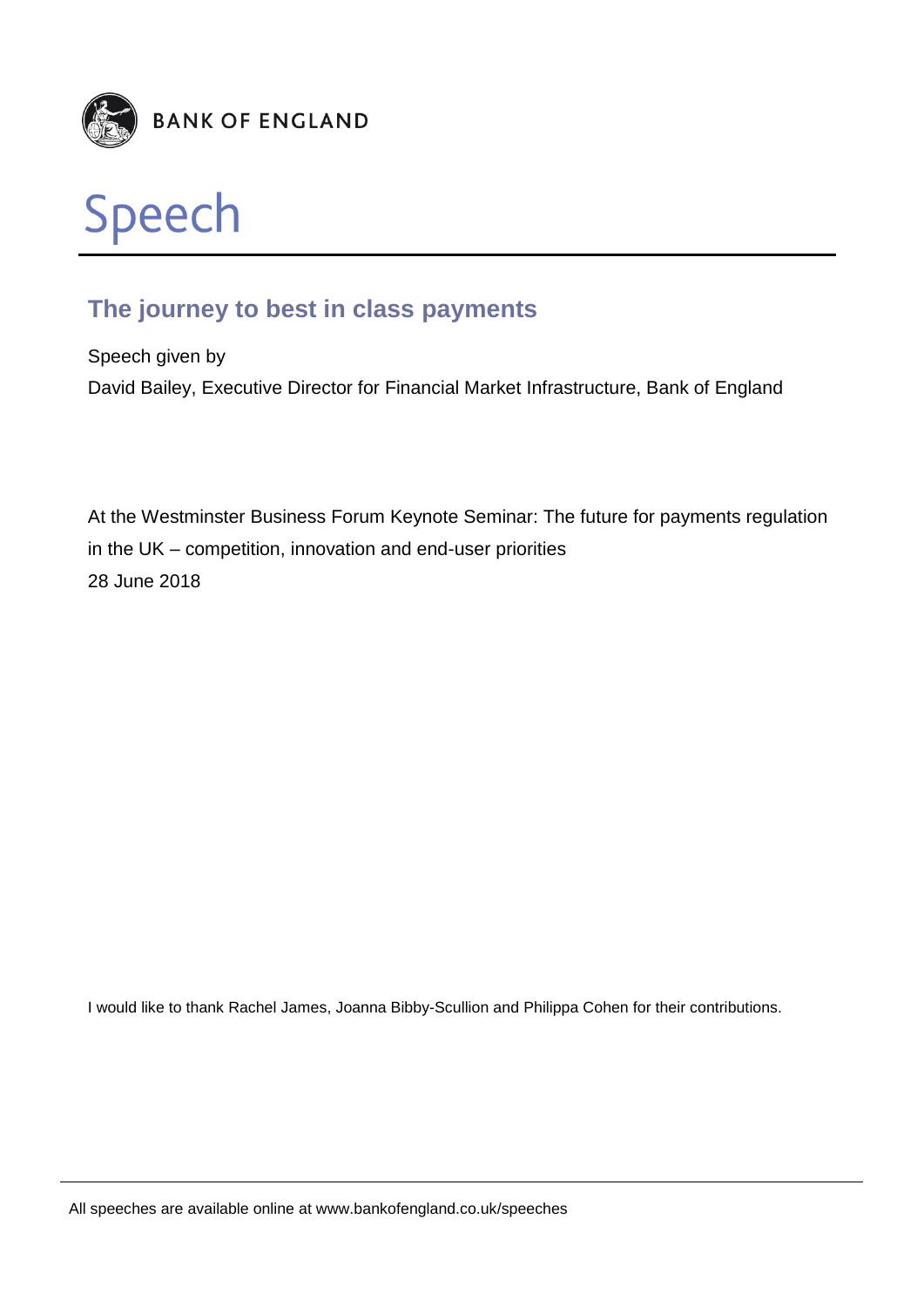Good morning. I would first like to thank the Westminster Business Forum for inviting me to speak at today's seminar on the future for payments regulation in the UK.

When I first spoke at the Forum, three years ago, I highlighted the potential for considerable change in the payments industry in the UK. There was a sense that payments, a sometimes overlooked but vital sector of financial market infrastructure, was no longer going to be so quiet, and an unprecedented amount of innovation and change was on the horizon.

Consumer expectations around payments were evolving in response to the proliferation of mobile devices, smart phone technology and the ever-expanding range of services available through 'apps'. Contactless payment, using a card or mobile device, was becoming a daily reality for many. The term 'FinTech' was entering the mainstream.

Regulatory change was also underway. The Payment Systems Regulator was gearing up for launch with a mandate to promote innovation, competition and the interests of service-users. And at the Bank of England, we had recently created a directorate dedicated to ensuring financial market infrastructure, including payment systems, meet the necessary standards of robustness and resilience. Overall the pace of technical, structural and regulatory change in payments was poised to pick up.

And I have not been disappointed with the level of ambition and innovation we have seen in the past three years. Collectively, we have been on a journey; inching and in some cases taking great strides towards a payments landscape that is competitive, resilient and ready for the future. But, while considerable progress has been made, the journey to best in class payments is far from complete.

Whilst important milestones have been reached, many more lie ahead.

For example, one catalyst for change in UK retail payments was the creation of the Payments Strategy Forum (PSF) in March of 2015. And, with the formal consolidation of the Bacs and Faster Payments systems into the New Payment System Operator (NPSO) just last month, we can say that a key recommendation of the PSF has been delivered. But the NPSO now needs to turn its attention to developing and implementing the remaining critical recommendations which I will come on to discuss. We now need, collectively, to refocus our energies for the next leg of this journey towards best in class payments.

In line with this, today I would like to share how we at the Bank of England are looking to the future to ensure our systemically important payment systems are robust and resilient, their underlying infrastructure is best in class, and our regulatory toolkit remains fit for purpose and future-proof.

## **NPSO: A mandate to be greater than the sum of its parts**

Payment systems, by their very nature, bring together participants that would otherwise transact bilaterally. Crucially, by doing so, they promote increased efficiency and resiliency that is enjoyed by all. They manage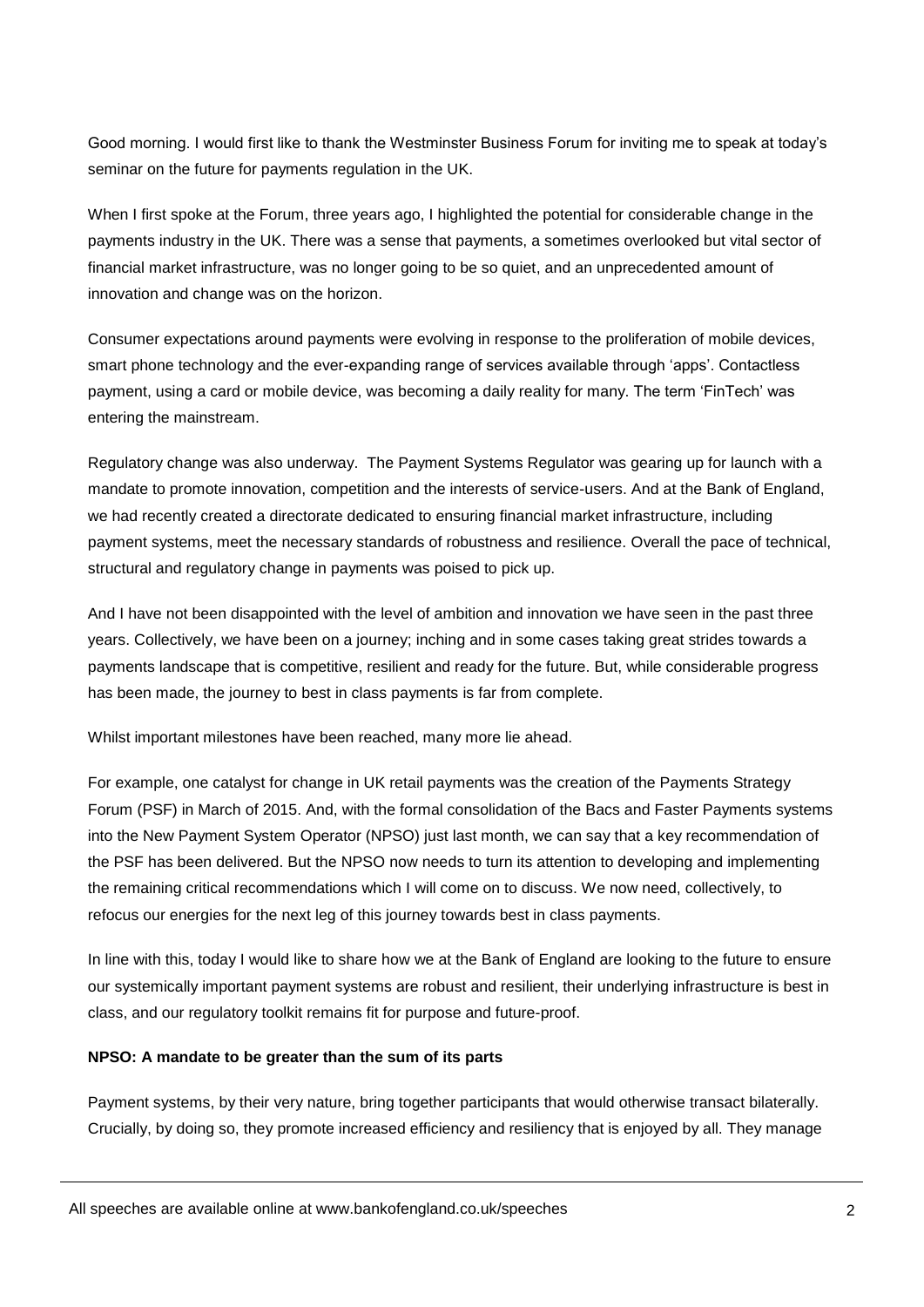risks, eliminate intermediate arrangements and related costs at the back-end of the payments value chain, and provide functionality that enables innovation to proliferate at the front-end. As described in our Annual Report this year<sup>1</sup>, financial market infrastructure, including payment systems, exist to reduce the risks and costs involved when participants make payments.

And this leads me to the NPSO and its creation. The PSF, established by the Payment Systems Regulator (PSR) in March 2015, proposed the consolidation of the UK retail interbank payment system operators: Bacs and Faster Payments, as well as the Cheque and Credit Clearing Company<sup>2</sup>. The Bank was engaged closely with the work of the Forum and was supportive of this change as we could see the potential for the consolidated scheme to be greater than the sum of its constituent parts. The consolidated entity is expected to deliver a range of benefits, including:

- Strategic leadership that is forward looking and proactive, with an enhanced ability to identify the challenges and risks of tomorrow and prepare for them today;
- Higher standards of governance and risk management, with an improved ability to leverage best practices across the schemes. As an example, a variety of access models have evolved in schemes over the years, and the NPSO is now in a great position to look across the schemes and consider which models deliver the best outcomes and risk management; and
- The development and delivery of a best in class New Payments Architecture.

The NPSO is also set up to be a leader in the field of retail payments. And the Bank is now their counterpart in the UK wholesale payments space, following the move to direct delivery of CHAPS, the UK's high value payment system (HVPS)<sup>3</sup> in November of last year. Collectively, these developments should lead to a considerable step change in risk management expertise, standards, and capabilities across the entirety of UK payments.

As an example of the two organisations working together to bring such change to the payments industry across wholesale and retail, the NPSO and the Bank recently launched a joint consultation on ISO 20022.<sup>4</sup> This move towards harmonised messaging standards will enable the transportation of richer payments data, improved compatibility and therefore redirection across payment schemes, and new opportunities for collaboration and product development. And parallel migration by both the Bank and the NPSO will encourage widespread adoption of ISO 20022, a precondition for unlocking these benefits. We encourage stakeholders to take this opportunity to feed into the process and help shape the future of payments in the UK.

#### So, what has been achieved?

-

The consolidation and transition of Bacs and the Faster Payments Service (FPS) to the NPSO has been delivered. On the 1<sup>st</sup> of May of this year, the NPSO formally took over responsibility for the operation of these

<sup>&</sup>lt;sup>1</sup> See: [The Bank of England's supervision of financial mar](https://www.bankofengland.co.uk/-/media/boe/files/annual-report/2018/supervision-of-financial-market-infrastructures-annual-report-2018.pdf?la=en&hash=58A07611A193B1C549E4A443DF3D0E7D19B23A95)ket infrastructures - Annual Report 2018.

<sup>&</sup>lt;sup>2</sup> Which manages the paper processing system for cheques and the recently launched Image Clearing System.

<sup>&</sup>lt;sup>3</sup> See: public statement on th[e commencement of the Bank's direct delivery of CHAPS](https://www.google.com/url?sa=t&rct=j&q=&esrc=s&source=web&cd=2&cad=rja&uact=8&ved=0ahUKEwizutv-gszbAhWlK8AKHWU0AV8QFggvMAE&url=https%3A%2F%2Fwww.bankofengland.co.uk%2F-%2Fmedia%2Fboe%2Ffiles%2Fnews%2F2017%2Fnovember%2Fbank-of-england-commences-the-direct-delivery-of-the-chaps-service&usg=AOvVaw3lCW9XzqfB29a7vn1AMzYI).

<sup>&</sup>lt;sup>4</sup> See: <u>ISO 20022 consultation paper: a global standard to modernise UK payments</u>.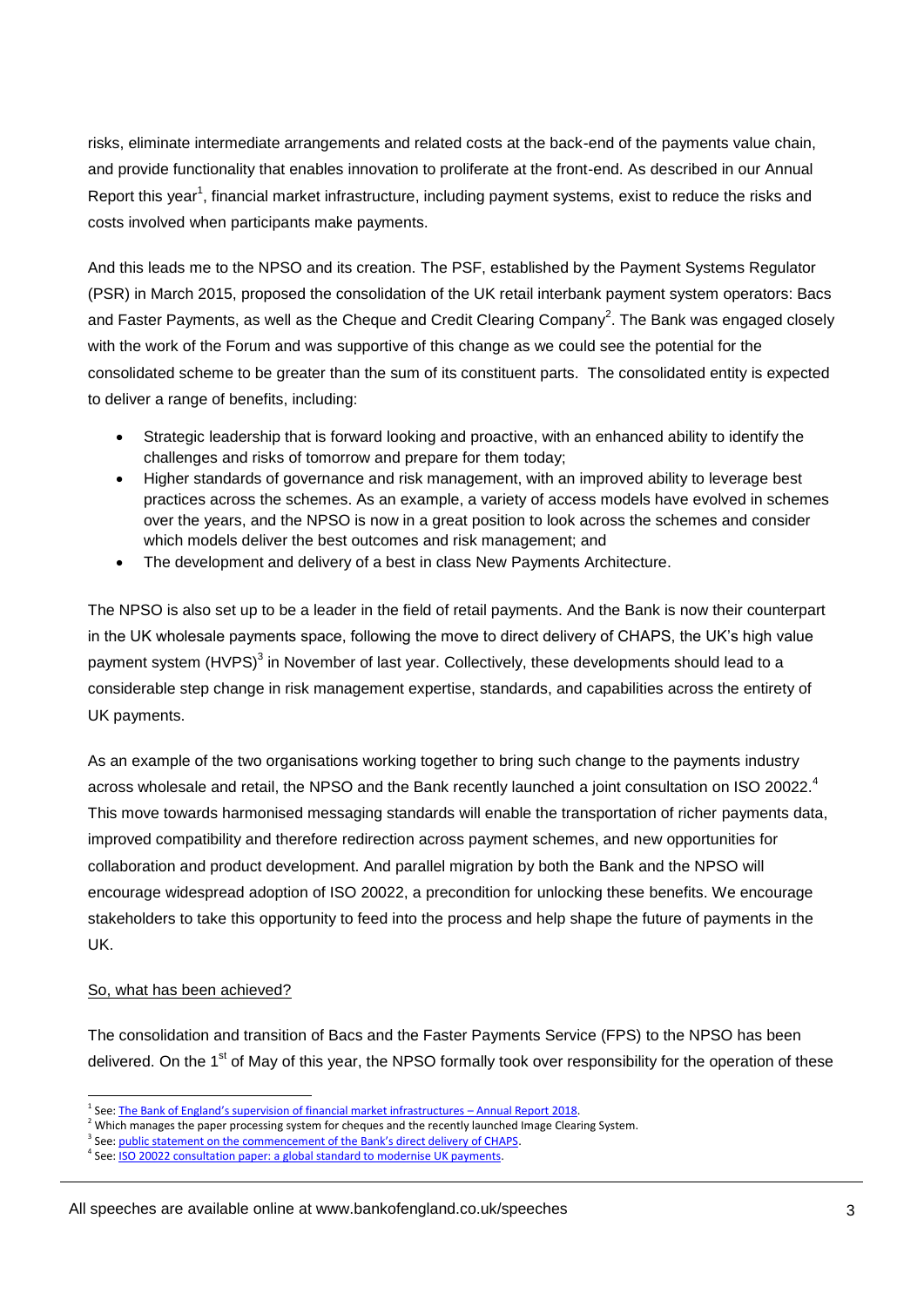two systemically important payment systems and was brought within the supervisory remit of the Bank. It has been operational for almost two months now, and, with the Cheque and Credit Clearing Company to be integrated shortly, another key milestone on this journey will soon be achieved. Between these retail payment systems, the NPSO will be responsible for the processing of £6.4 trillion payments each year, almost two and half times the UK's GDP.

I think we would all agree that its continued resilience and smooth functioning is a matter of primary concern. Our priority throughout this transition has been to ensure that it has been and continues to be managed in a way that promotes the robustness and resilience of the payment systems, and of wider financial stability. And a considerable amount of work was undertaken to achieve this - by the retail scheme operators, their participants and the NPSO.

#### What we now expect to see:

Tangible progress has been made, and this should rightly be recognised. But, as with any journey, we cannot lose sight of the work that lies ahead to deliver these benefits from consolidation.

The NPSO's primary focus should be on completing integration of the payment systems and embedding robustness and resilience within all of its activities, including the New Payments Architecture (NPA) programme. There is still much to do to complete the integration of these systems, from an organisational perspective, but also at the system level; completion of which will allow the NPSO to begin realising the ultimate goal of strategic leadership and higher standards of management and control.

For this to succeed, the NPSO's strategy will need to be realistic and consistent with its objectives and capabilities. It will also need to include an appropriate focus on reviewing and enhancing the activities the NPSO has inherited, to manage its own risk profile, its outsourced infrastructure partner, and risks to the wider system emanating from participants.

For our part, the Bank's long-term focus will be on ensuring that the Bacs and FPS systems are robust and resilient and able to play their part in mitigating systemic risk, and that the NPA is developed to maintain and enhance this. In the short term this means that we will focus our supervisory efforts on ensuring the NPSO effectively manages its integration to deliver the benefits of consolidation. In particular, we expect the NPSO to:

- Establish itself as a credible payment system operator, setting out a clear strategy for both what it will, and will not, do over the next three years;
- Provide strategic leadership within the retail payments ecosystem that is forward-looking;
- Demonstrate high quality governance across the systems it operates; and
- Put robustness and resilience at the heart of design decisions of the NPA.

Now, the NPSO does not exist in a vacuum. For this programme to succeed, support is necessary from the financial industry itself as well as the payments community and the authorities. The NPSO has a lot to deliver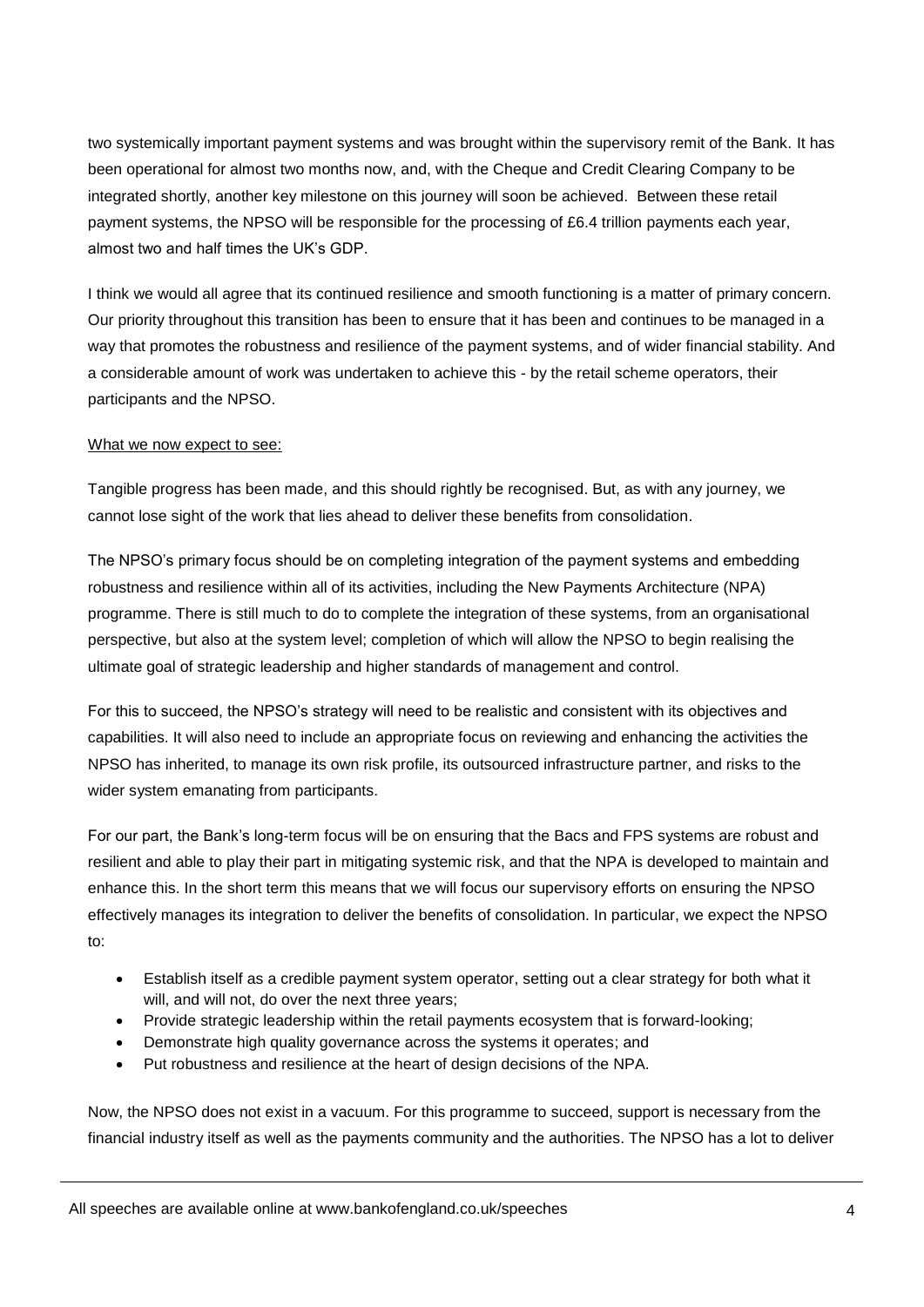and a great many expectations upon it – but it cannot deliver everything at once. It is vital that stakeholders allow the NPSO the space and time to set out, and then ultimately deliver, a realistic but ambitious set of goals. And, equally, the NPSO will need to manage stakeholder expectations carefully. As the NPSO's supervisor we will watch closely to ensure the underlying resilience of the payment systems is maintained.

#### **NPA: Resilience at its core**

As I have said on many previous occasions, resilience is key. This is true both for the current systems being run by the NPSO, but also as it thinks about its journey to a new payments architecture. One of the NPSO's key priorities will be designing, developing and facilitating the safe and secure transition to this new architecture that will underpin retail payments in the UK. The NPA is intended to replace the three separate systems with an integrated framework which facilitates competition, innovation and interoperability.

When I last spoke to this Forum I discussed the PSF's vision for an NPA based on a Simplified Payments Platform and highlighted several key themes from a financial stability perspective. The NPSO inherited this blueprint for the NPA and it is now at the behest of the NPSO to decide how it will take these plans forward.

And this responsibility becomes even more demanding in the face of rapid change. Especially since the design and build of the new architecture will pose its own challenges. The NPA design must be driven by a strong business case; and resilience and security need to be built into every step of the NPSO's process from inception to any ultimate transition from one system to another. The smooth operation of payment systems must remain a priority. Any change or upgrade of capability must be managed in a way which minimises disruption or detriment to the important services provided and the wider financial system.

#### **The Bank's role**

Within this journey I've talked a lot about the important work that industry is driving, and I'm sure Hannah and Melanie will also touch on this today. However, I also want to reflect on what the Bank is doing to prepare for the changes we expect to see in the payments space. Not in the least to ensure that we, as a regulator, are not left behind.

As I have just discussed, we have a role through our supervision of Bacs and FPS, and now the NPSO, to maintain financial stability. We will continue to ensure that financial stability is at the heart of what the payment system operators do and that risks are being appropriately managed, particularly during this time of unprecedented change and innovation, and therefore heightened risk. However, we have also made wider changes to ensure we are well equipped for what is to come. Three developments are of particular importance.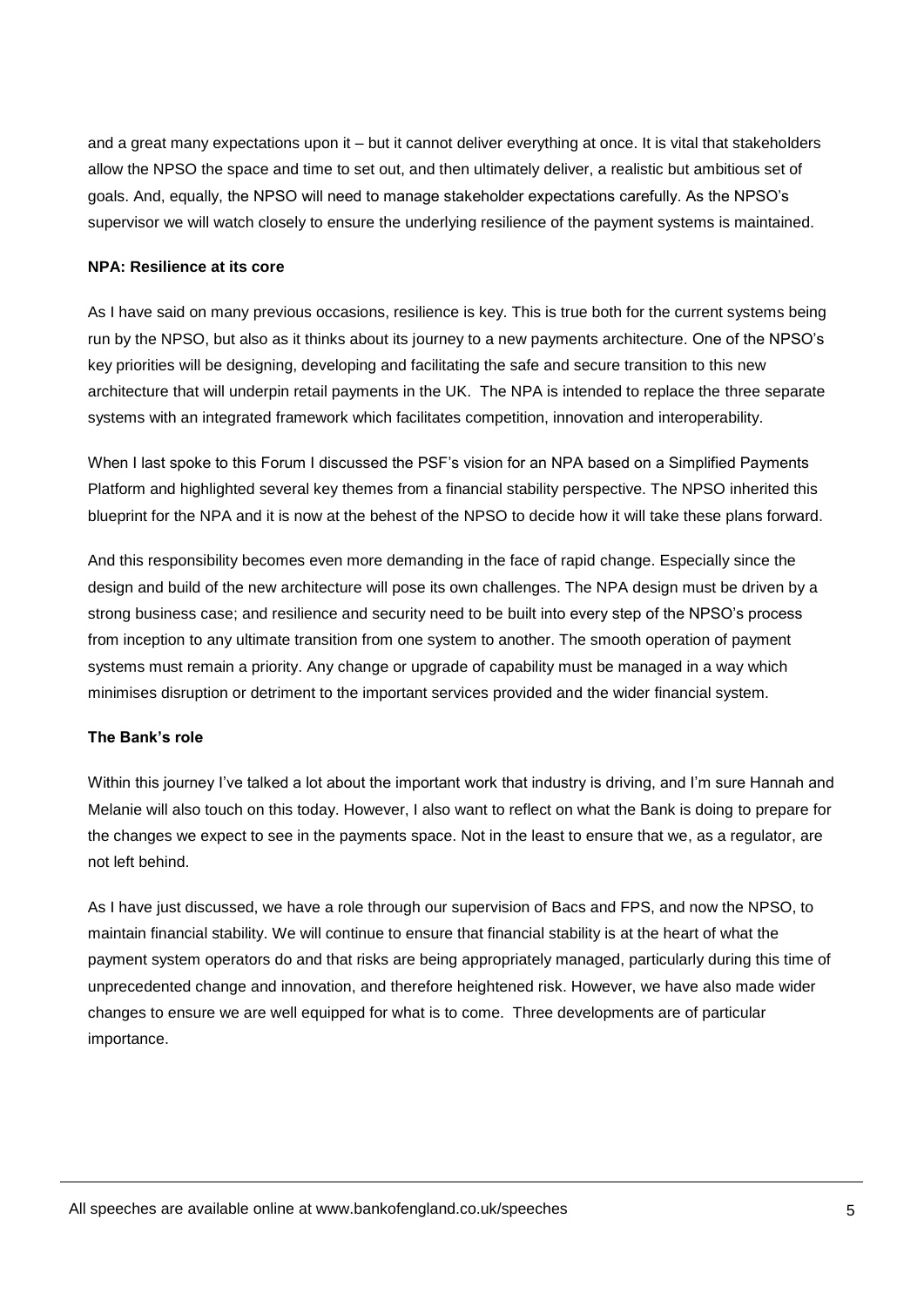#### 1) A regulatory perimeter that is future-proof and appropriate for the innovations of tomorrow

When I spoke at last year's Forum, I highlighted two notable changes to the scope of our regulatory regime that were in-train. These have now been delivered to help ensure that the Bank is prepared for emerging and future technologies, participants, and relationships across the payments value chain.

Firstly, our regulatory perimeter has recently been expanded to allow us to supervise critical service providers to recognised payment systems and we have started supervision of our first service provider, VocaLink, who provides critical services to the Bacs, Faster Payments and LINK systems.

It is important to be clear here that this change does not, in any way, replace the role of the scheme operators in managing their risks. Indeed we do not expect scheme operators to change how they work as a result. Instead, we see this supervision as a complementary corner stone supporting financial stability. We published our supervisory approach to service providers in February, setting out how we will use international principles that are specifically tailored for this type of firm.<sup>5</sup>

Secondly, we worked with HM Treasury to further widen our regulatory perimeter to include non-interbank payment systems through the Digital Economy Act 2017. We are now in a position where a non-bank payment system, for example a 'FinTech' payment system whose users are not banks, can be brought under the Bank's supervision, should one become systemically important to the UK financial system.<sup>6</sup>

On both of these changes, the Bank has worked extensively with the other UK authorities to make sure our regime is future-proof and well-equipped to keep pace with and respond quickly to a payments landscape that continues to change shape. And we will continue to do so.

### 2) A renewed RTGS service

As the Bank, we not only need to ensure that the firms we supervise promote our broader financial stability objective, but that we are also facilitating it through the work we do as operator of the wholesale payment system.

The Bank has embarked on a programme of renewing its Real Time Gross Settlement (RTGS) service with a view to safeguard financial stability whilst enabling innovation. This is a multi-year programme, led by my colleagues in our Banking, Payments and Financial Resilience Directorate, to implement a world leading RTGS system in the UK. Collaboration with the payment sector to deliver this RTGS renewal programme is vital. To that end, the Bank has established an extensive industry engagement approach to gain views on the scope and approach of the programme and I encourage you all to engage with it.

The Blueprint for the new RTGS service was published in May of last year and important milestones have been, and continue to be, delivered along the way. At the end of last year, the Bank moved to a direct

#### All speeches are available online at www.bankofengland.co.uk/speeches

 5 The expectations around service providers to recognised payment systems and the Bank's approach to their supervision are set out in Annex 1 of the Bank's Annual Report.<br><sup>6</sup> In line with the recognition criteria laid out in the Banking Act 2009.